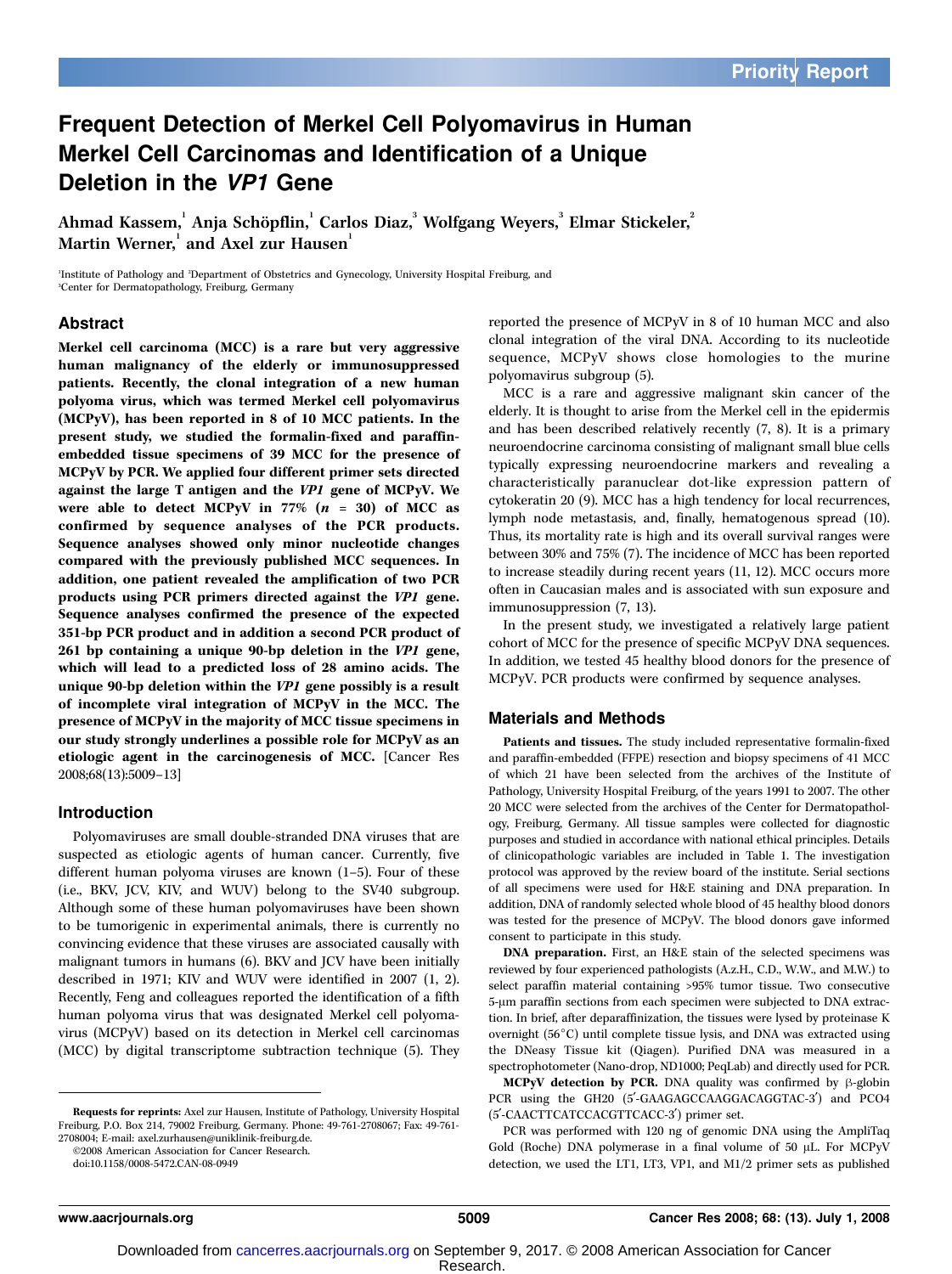|                             |                | Laboratory Gender Age | (d) | Tissue<br>specimen | $\beta$ -Globin                  | MCV primers                      |                                  |                                  |                                  |                                  |
|-----------------------------|----------------|-----------------------|-----|--------------------|----------------------------------|----------------------------------|----------------------------------|----------------------------------|----------------------------------|----------------------------------|
|                             | ID             |                       |     |                    |                                  |                                  |                                  |                                  |                                  |                                  |
|                             |                |                       |     |                    |                                  | LT <sub>1</sub><br>(440 bp)      | VP1<br>(351 bp)                  | LT <sub>3</sub><br>(308 bp)      | M1/2<br>(178 b p)                | Nested (LT1/M)<br>combination    |
| <b>UHF</b> Pathology        | $\bf{l}$       | M                     | 81  | $\rm R$            | $^{+}$                           | $\overline{\phantom{0}}$         | $\begin{array}{c} + \end{array}$ | $^{\mathrm{+}}$                  |                                  |                                  |
|                             | $\,2$          | M                     | 71  | $\mathbf R$        | $^{+}$                           | $\qquad \qquad -$                |                                  | $\, +$                           | $\begin{array}{c} + \end{array}$ | $^{\mathrm{+}}$                  |
|                             | 3              | ${\bf F}$             | 81  | $\bf R$            | $\! + \!$                        | $\overline{\phantom{0}}$         | $^{+}$                           | $\, +$                           | $\overline{\phantom{0}}$         | $^{\mathrm{+}}$                  |
|                             | $\overline{4}$ | F                     | 60  | $\, {\bf R}$       | $^{+}$                           | $\qquad \qquad -$                |                                  | $^{+}$                           | $\overline{\phantom{0}}$         | $\overline{\phantom{0}}$         |
|                             | $\sqrt{5}$     | $\mathbf F$           | 80  | $\, {\bf R}$       | $^{+}$                           | $\overline{\phantom{0}}$         |                                  | $\ddot{}$                        |                                  | $\overline{\phantom{0}}$         |
|                             | 6              | M                     | 81  | $\mathbf R$        | $^{+}$                           | $\begin{array}{c} + \end{array}$ | $^{+}$                           | $\begin{array}{c} + \end{array}$ |                                  | $\begin{array}{c} + \end{array}$ |
|                             | $\overline{7}$ | F                     | 72  | $\bf R$            | $\begin{array}{c} + \end{array}$ | $\overline{\phantom{0}}$         | $^{+}$                           | $\begin{array}{c} + \end{array}$ | $\begin{array}{c} + \end{array}$ | $\ddot{}$                        |
|                             | 8              | $\mathbf F$           | 84  | $\mathbf R$        | $^{+}$                           | $\equiv$                         |                                  |                                  | $\overline{\phantom{0}}$         | $\equiv$                         |
|                             | 9              | $\rm F$               | 92  | $\, {\bf B}$       | $^{+}$                           | $^{\mathrm{+}}$                  | $^{+}$                           | $\begin{array}{c} + \end{array}$ | $^{\mathrm{+}}$                  | $^+$                             |
|                             | $10\,$         | ${\bf F}$             | 71  | $\, {\bf R}$       | $^{+}$                           | $\overline{\phantom{0}}$         | $^{+}$                           | $\, +$                           | $\! + \!$                        | $\! + \!$                        |
|                             | $11\,$         | М                     | 76  | $\, {\bf R}$       | $\ddot{}$                        | $\ddot{}$                        | $^{+}$                           | $\! + \!$                        | $\ddot{}$                        | $^{\mathrm{+}}$                  |
|                             | 12             | $\mathbf F$           | 90  | $\, {\bf B}$       | $^{+}$                           |                                  |                                  |                                  |                                  |                                  |
|                             | 13             | M                     | 94  | $\rm R$            | $^{\mathrm{+}}$                  | $\begin{array}{c} + \end{array}$ |                                  | $\begin{array}{c} + \end{array}$ | $\begin{array}{c} + \end{array}$ | $^+$                             |
|                             | 14             | $\rm F$               | 85  | $\, {\bf B}$       | $\, +$                           | $\equiv$                         | $^{+}$                           | $\, +$                           | $\overline{\phantom{0}}$         | $\begin{array}{c} + \end{array}$ |
|                             | 15             | M                     | 84  | $\mathbf R$        | $\, +$                           | $\equiv$                         | $\overline{\phantom{0}}$         | $\overline{\phantom{a}}$         | $\equiv$                         | $\overline{\phantom{0}}$         |
|                             | 16             | $\rm F$               | 61  | $\, {\bf R}$       | $^{+}$                           | $\! + \!$                        | $^{+}$                           | $\! + \!$                        | $\! + \!$                        | $^{\mathrm{+}}$                  |
|                             | 17             | M                     | 86  | $\, {\bf R}$       | $^{+}$                           |                                  |                                  |                                  | $\overline{\phantom{0}}$         | $\overline{\phantom{0}}$         |
|                             | 18             | M                     | 78  | $\, {\bf R}$       | $^{+}$                           |                                  |                                  |                                  |                                  |                                  |
|                             | 19             | М                     | 72  | $\rm R$            | $\! + \!$                        | $\overline{\phantom{0}}$         | $^{+}$                           | $\, +$                           | $\overline{\phantom{0}}$         | $\overline{\phantom{0}}$         |
|                             | $20\,$         | $\mathbf M$           | 81  | RR                 | $^{+}$                           | $\overline{\phantom{0}}$         | $^{+}$                           | $\qquad \qquad +$                | $\overline{\phantom{0}}$         | $\overline{\phantom{0}}$         |
| Center for Dermatopathology | 21             | M                     | 87  | $\, {\bf B}$       | $^{+}$                           | $\equiv$                         | $\overline{\phantom{0}}$         | $\overline{\phantom{0}}$         | $\equiv$                         | $\equiv$                         |
|                             | 22             | F                     | 90  | $\, {\bf R}$       | $\! + \!$                        |                                  | -                                |                                  |                                  | $\overline{\phantom{0}}$         |
|                             | $23\,$         | M                     | 73  | $\, {\bf R}$       | $^{+}$                           | $\overline{\phantom{0}}$         |                                  | $\, +$                           | $\overline{\phantom{0}}$         | $\overline{\phantom{0}}$         |
|                             | 24             | M                     | 78  | $\bf R$            | $^{+}$                           | —                                |                                  |                                  |                                  |                                  |
|                             | 25             | ${\bf F}$             | 74  | $\, {\bf R}$       | $\! + \!$                        |                                  |                                  | $^{\mathrm{+}}$                  | $+$                              |                                  |
|                             | 26             | F                     | 86  | $\, {\bf R}$       | $\qquad \qquad +$                |                                  |                                  | $^{\mathrm{+}}$                  | $\ddot{}$                        | $^+$                             |
|                             | 27             | $\rm F$               | 76  | $\, {\bf R}$       | $^{+}$                           | $\equiv$                         | $\overline{\phantom{0}}$         | $\, +$                           | $\overline{\phantom{0}}$         | $\overline{\phantom{0}}$         |
|                             | $\bf 28$       | M                     | 86  | $\, {\bf R}$       | $\! + \!$                        | $^{+}$                           | $^{+}$                           | $\begin{array}{c} + \end{array}$ | $^{+}$                           | $\begin{array}{c} + \end{array}$ |
|                             | 29             | F                     | 80  | $\bf R$            | $\! + \!\!\!\!$                  | $\ddot{}$                        |                                  | $\begin{array}{c} + \end{array}$ | $^{+}$                           | $\begin{array}{c} + \end{array}$ |
|                             | $30\,$         | M                     | 77  | $\bf R$            | $\! + \!\!\!\!$                  | $\qquad \qquad +$                | $^{+}$                           | $^{\mathrm{+}}$                  | $\qquad \qquad +$                | $^{\mathrm{+}}$                  |
|                             | 31             | $\rm F$               | 96  | $\, {\bf B}$       | $\! + \!$                        | $\overline{\phantom{0}}$         | $^{+}$                           |                                  | $\! + \!$                        | $\overline{\phantom{0}}$         |
|                             | $32\,$         | F                     | 68  | $\, {\bf B}$       | $^{+}$                           |                                  | ÷                                | $^{\mathrm{+}}$                  | $\equiv$                         | $\overline{\phantom{0}}$         |
|                             | 33             | F                     | 86  | $\, {\bf R}$       | $^{+}$                           | $\overline{\phantom{0}}$         | ÷.                               | $\qquad \qquad +$                | $\ddot{}$                        | $\ddot{}$                        |
|                             | 34             | M                     | 69  | B                  | $^{+}$                           | $\overline{\phantom{0}}$         | $\overline{\phantom{0}}$         |                                  |                                  | $\overline{\phantom{0}}$         |
|                             | $35\,$         | M                     | 72  | $\bf R$            | $^{+}$                           | $\begin{array}{c} + \end{array}$ |                                  |                                  |                                  |                                  |
|                             | 36             | M                     | 80  | $\mathbf R$        | $\! + \!$                        |                                  |                                  | $\, +$                           | $\overline{\phantom{0}}$         |                                  |
|                             | 37             | $\rm F$               | 86  | $\, {\bf R}$       | $\! + \!$                        |                                  | $\overline{\phantom{0}}$         | $\! + \!$                        | $^+$                             | $^{\mathrm{+}}$                  |
|                             | 38             | M                     | 93  | $\, {\bf R}$       | $\qquad \qquad +$                | $\ddot{}$                        | $\overline{\phantom{0}}$         | $^{\mathrm{+}}$                  | $\overline{\phantom{0}}$         | $^+$                             |
|                             | 39             | $\mathbf M$           | 78  | $\, {\bf R}$       | $\qquad \qquad +$                | $\ddot{}$                        | $\equiv$                         | $^{\mathrm{+}}$                  | $\overline{\phantom{0}}$         | $^+$                             |
| Pos/tot                     |                |                       |     |                    |                                  | 11/39                            | 14/39                            | 28/39                            | 15/39                            | 18/39                            |
| $\%$                        |                |                       |     |                    |                                  | $28.2\%$                         | 35.9%                            | 71.8%                            | 38.5%                            | 46.2%                            |
|                             |                |                       |     |                    |                                  |                                  |                                  | $30/39 = 77\%$                   |                                  |                                  |

Abbreviations: UHF, University Hospital Freiburg; M, male; F, female; R, resection; B, biopsy.

(5). In addition, we evaluated the use of the LT1 and M1/2 primer sets for nested PCR purposes using 31 cycles for each primer set. DNA and PCR mixtures were prepared and kept in separate rooms. Water instead of DNA template was used for PCR-negative controls containing all other PCR components.

Sequence analyses. PCR products were submitted to automated nucleotide sequencing in an ABI 3130XL genetic analyser (ABI). DNA sequences were compared with the reference sequences of the National Center for Biotechnology Information (NCBI) Entrez Nucleotide database gb|EU375803.1 Merkel cell polyomavirus isolate MCC350 or gb|EU375804.1 Merkel cell polyomavirus isolate MCC339, using the NCBI Blast program.

#### Results

MCPyV detection in MCC. Before MCPyV detection by PCR, the integrity and quality of the DNA was tested by  $\beta$ -globin DNA PCR. Of the 41 MCC specimens, 39 revealed a  $\beta$ -globin PCR product (Table 1). The mean age of these 39 MCC patients was 79.9 years and 51.3% ( $n = 20$ ) were male and 48.7% ( $n = 19$ ) were female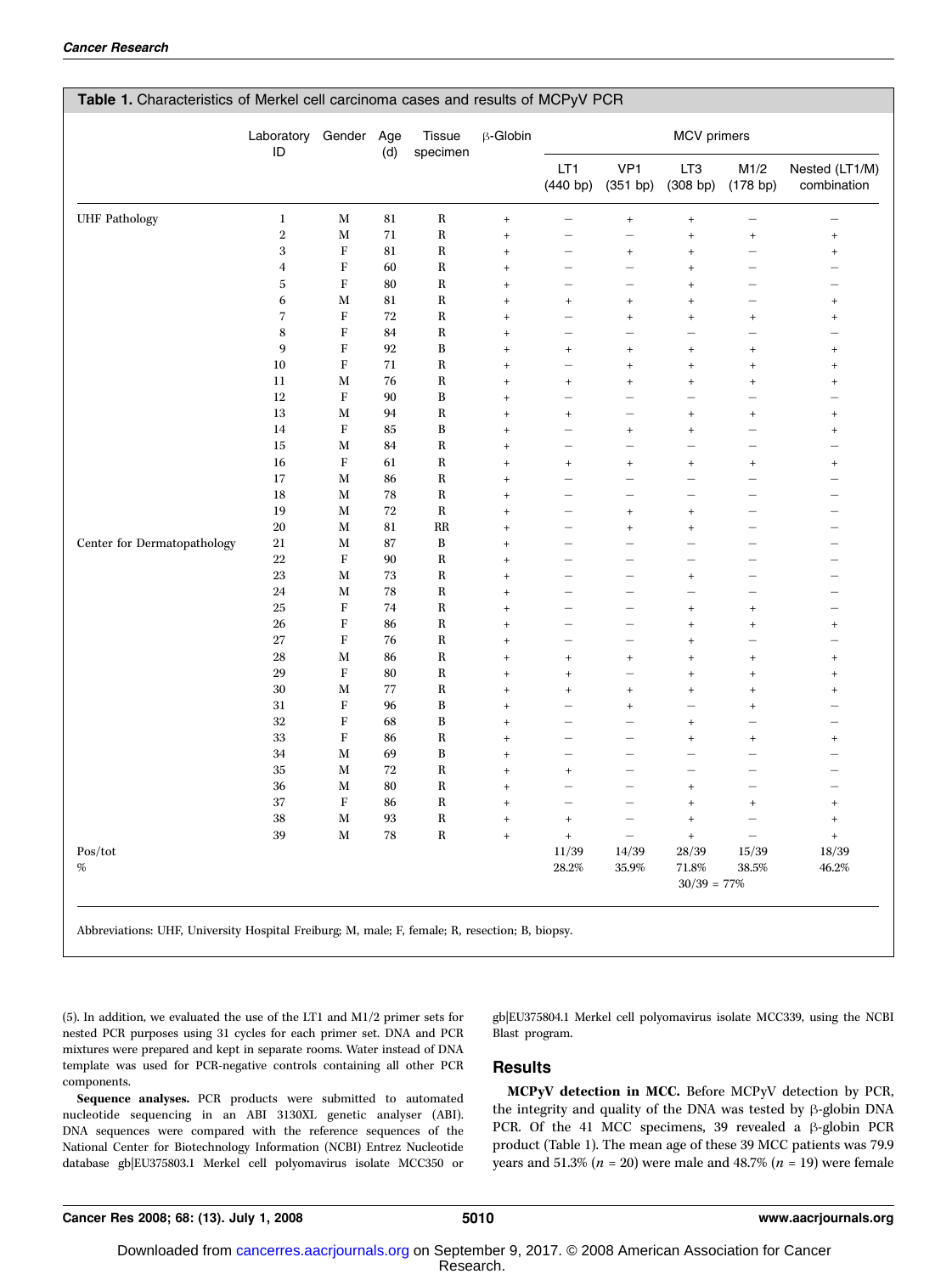

Figure 1. A, representative results of the PCR products (308 bp) using MCC DNA with LT3 primers. M, molecular weight marker; C, water control. The numbers indicate the cases as presented in Table 1. B, representative results of the PCR using the DNA of 45 healthy blood donors. The numbers above the lanes indicate the individual case. C, water control; P, positive control; M, molecular weight marker.

patients. These 39 MCC were finally included for further DNA PCR testing. Next, the MCPyV primer sets LT1, LT3, VP1, and M1/2 were used to amplify MCC DNA. All results for the individual primer sets are shown in Table 1.

In total, 30 of 39 MCC (77%) were tested positive by MCPyV DNA PCR. Of these, 5 MCC were tested positive in all four MCPyV primer sets used, 5 MCC in three MCPyV primer sets, 13 MCC in two MCPyV primer sets, and 7 MCC in one primer set. In contrast, 9 MCC remained negative in all MCPyV primer sets. Of the 30 MCPyV-positive MCC, 28 were detected by the LT3 primer set. Only 2 of the MCC that were tested negative by the LT3 primer set were tested positive by the LT1 or VP1 primer sets.



Figure 2. A, agarose gel (ethidium bromide) of the amplification products using the VP1 primers. M, molecular weight marker. Lane 1, water control; lanes 2 to 4, PCR products of three independent amplifications of DNA of tumor no. 31 (Table 1) using VP1 primers. The upper PCR product corresponds to the expected 351-bp<br>PCR product. The lower 261-bp PCR product was only observed in tumor sequence of the VP1 gene (based on the nucleotide sequence of the MCV350 genome) indicating, in bold letters, the sense and antisense primers. The part of the sequence in bold italic letters indicates the 90-bp sequence that is deleted in the 261-bp PCR product. C, predicted changes of the amino acid (AA) sequence of the deleted (VP1 90 bp Del) and MCV350 genotype. The underlined sequence shows the altered amino acid sequence.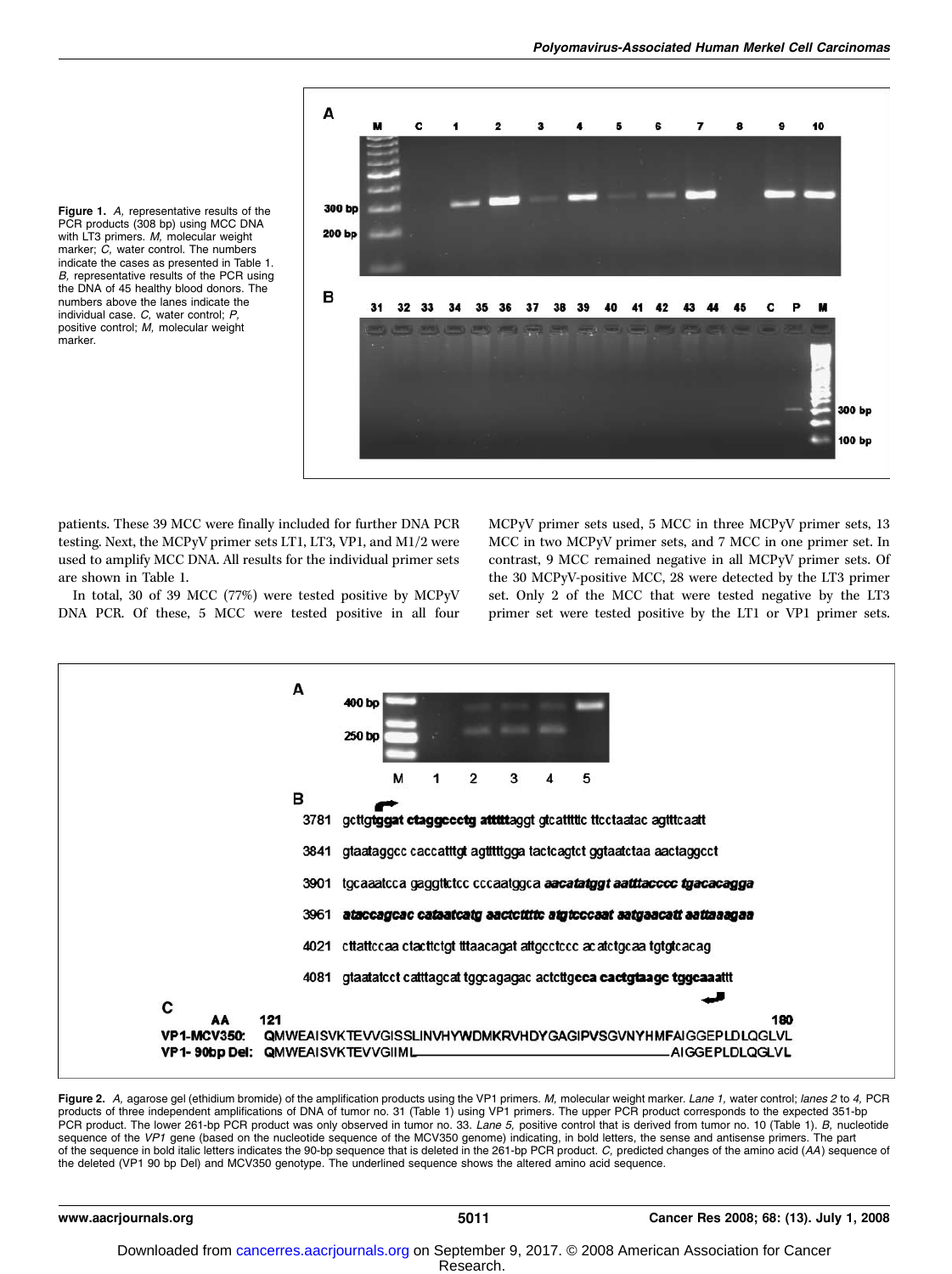Of interest, one MCC (no. 31; Table 1) revealed two PCR products, one of 351 bp and another of 261 bp, using the VP1 primer set. This MCC is the only one that was tested positive by VP1 and M1/M2 primer sets and was negative using LT3 or LT1 primer sets. The PCR-negative controls containing all other PCR components except DNA were negative in all experiments (Fig. 1A).

MCPyV nested PCR. To evaluate the use of a nested PCR approach for the detection of MCPyV sequences in archival FFPE tissue specimens, we used the LT1 and M1/2 as nested primer set. This approach detected only 18 MCPyV-positive MCC out of the 30 MCPyV-positive cases, which were detected by the use of the LT3 primer set.

MCPyV detection in healthy blood donors. Based on the results of MCPyV detection in MCC, we decided to test the blood of 45 healthy blood donors for the presence of MCPyV sequences by the LT3 primer set. Before the LT3 PCR, the DNA quality was confirmed by  $\beta$ -globin DNA PCR. No MCPyV sequences were detected in any of the 45 DNAs isolated from whole blood in contrast to the selected positive control of a MCPyV-positive MCC (case no. 3; Fig. 1B).

MCPyV sequence analyses. Sequence analyses of the PCR products identified all PCR products obtained with the MCPyV primers as MCPyV sequences. Next to minor changes in the nucleotide order, one MCC revealed a 90-bp deletion of the VP1 gene (Fig. 2A–C). The 90-bp deletion leads to a predicted loss of 28 amino acids with alteration of the open reading frame.

#### **Discussion**

The recently identified MCPyV is the first human polyomavirus that reveals clonal integration in a human malignant tumor (5). The finding of MCPyV in human MCC, which is a rare and aggressive malignant skin cancer of the elderly and of immunosuppressed patients, certainly suggest a role of this virus in the carcinogenesis of MCC. Feng and colleagues showed the presence of MCPyV in 8 of 10 human MCC (5). In the present study, we investigated the presence of MCPyV in a large number of human MCC specimens. Although we used DNA extracted from FFPE MCC specimens, 77% of the tested MCC specimens revealed MCPyV DNA in our study cohort. These data are the first to test the findings of Feng and colleagues and indeed we are able to show a comparable number of MCPyV-positive MCC. In order not to miss MCPyV-positive MCC, we decided to use all of the previously published primer sets by Feng and colleagues, including the M1/M2 primers, which were originally designed for the generation of a Southern blot probe. In our laboratory, the primer set LT3 proved to be most useful for a reliable detection of MCPyV DNA in FFPE tissues as confirmed by sequence analyses. It is well known that the use of formalin chops nucleic acids to small-sized fragments (14). Thus, the low frequency of MCPyV DNA detection in MCC by LT1 (440-bp PCR product) and VP1 (351-bp PCR product) primers, 28.2% and 35.9%, respectively, seems to be obvious. However, we were surprised that the LT3 (308 bp) primer set turned out to be superior to the M1/M2 primer set, which yields in a 178-bp PCR product. Although speculative, the differences in detection frequency might be due to changes introduced in the process of viral DNA integration. The LT3 primer set (71.8% MCPyV MCC) even remained superior to the LT1 and M1/M2 primer set in a nested PCR protocol (48.7% MCPyV MCC), most likely due to the length of the LT1

PCR product. However, 9 (23%) MCC were tested negative in all four primer sets. This might point to a heterogeneous etiology of MCC. However, this interpretation should be done with caution because it might also be that the copy number of MCPyV DNA in these 9 MCC was below the detection limit for DNA PCR derived from FFPE tissues. Further studies on the presence of MCPyV in MCC will certainly help to answer this question.

We have sequenced the PCR products and all of these revealed a 97% or 98% homology to the previously published MCC sequences. Thus, only minor nucleotide changes were found. In addition, we were able to show an amplification of two PCR products using the VP1 primer set in one MCC (no. 31). To exclude an amplification artifact introduced by PCR, the amplification in this case was performed repeatedly (six times) by three different laboratory coworkers using the appropriate controls, and the PCR products were submitted to sequence analyses. This case revealed amplification of the expected 351-bp VP1 PCR product and, in addition, a PCR product that is characterized by a 90-bp deletion within the VP1 gene as confirmed by sequence analysis (Fig. 2). The VP1 protein is a structural protein of MCPyV. Deletions or mutations of the VP1 gene of other human polyoma viruses, such as JCV and BKV, and also other human DNA viruses, e.g., human papilloma viruses, are well known (15–18). These deletions are most likely to occur within the process of viral DNA integration or as a consequence of viral DNA integration. Although mutation or deletions in structural genes of other human polyoma viruses have been described, this is the first finding of a VP1 deletion of MCPyV. Previous findings have implicated deletions in VP1 gene of JCV with altered DNA-binding functions and putative loss of VP1 nuclear transport. The VP1 of SV40 controls the functions of VP2 and VP3by directing their localization between the particle and the endoplasmic reticulum membrane (19). The extent to which these alterations also apply to functions of MCPyV VP1 needs to be established. In addition, the finding of this 90-bp deletion might indirectly point to viral DNA integration in the tumor DNA. Although our study analyzed a large number of the rare MCC entity, it is hampered by the use of FFPE tissues, which yet does not allow an adequate testing of whether the viral DNA is integrated. However, our findings of the presence of MCPyV DNA in 77% of human MCC, including the identification of a unique VP1 gene deletion, together with the recently reported finding of 80% (8 of 10) MCPyV DNA–positive MCC with clonal integration, closely links MCPyV as a putative etiologic agent to the carcinogenesis of MCC. Further studies on the presence of MCPyV in other human tumors are warranted. One of the most interesting tumor entities to test for the presence of MCPyV certainly will be small cell lung cancer, which is also a neuroendocrine human malignancy and is, at least with regard to histopathologic findings, nearly indistinguishable from MCC (20).

#### Disclosure of Potential Conflicts of Interest

No potential conflicts of interest were disclosed.

#### Acknowledgments

Received 3/12/2008; revised 4/3/2008; accepted 4/4/2008.

The costs of publication of this article were defrayed in part by the payment of page charges. This article must therefore be hereby marked *advertisement* in accordance with 18 U.S.C. Section 1734 solely to indicate this fact.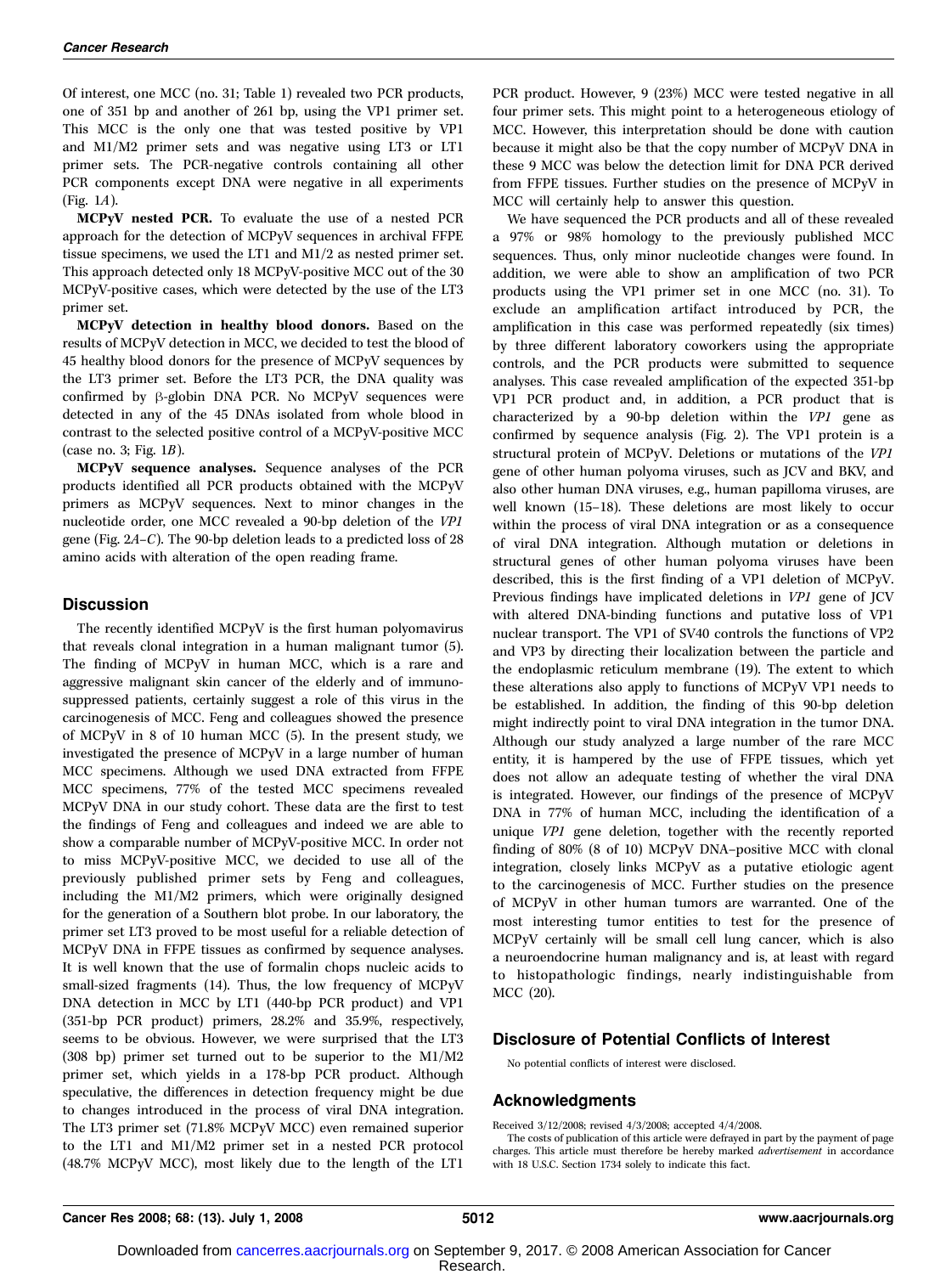#### **References**

- 1. Gardner SD, Field AM, Coleman DV, Hulme B. New human papovavirus (B.K.) isolated from the urine after renal transplantation. Lancet 1971;1:1253–7.
- 2. Padgett BL, Walker DL, ZuRhein GM, Eckroade RJ, Dessel BH. Cultivation of papova-like virus from human brain with progressive multifocal leucoencephalopathy. Lancet 1971;1:1257–60.
- 3. Allander T, Andreasson K, Gupta S, et al. Identification
- of a third human polyomavirus. J Virol 2007;81:4130–6. 4. Gaynor AM, Nissen MD, Whiley DM, et al. Identification of a novel polyomavirus from patients with acute
- respiratory tract infections. PLoS Pathog 2007;3:595–604. 5. Feng H, Shuda M, Chang Y, Moore PS. Clonal integration of a polyomavirus in human Merkel cell
- carcinoma. Science 2008;319:1096–100. 6. Poulin DL, DeCaprio JA. Is there a role for SV40 in human cancer? J Clin Oncol 2006;24:4356–65.
- 7. Swann MH, Yoon J. Merkel cell carcinoma. Semin Oncol 2007;34:51–6.
- 8. Toker C. Trabecular carcinoma of the skin. Arch Dermatol 1972;105:107–10.
- 9. Jensen K, Kohler S, Rouse RV. Cytokeratin staining in Merkel cell carcinoma: an immunohistochemical study of cytokeratins 5/6, 7, 17 and 20. Appl Immunohistochem Mol Morphol 2000;8:310–5.
- 10. Asioli S, Righi A, Volante M, Eusebi V, Bussolati G. P63 expression as a new prognostic marker in Merkel cell carcinoma. Cancer 2007;110:640–7.
- 11. Hodgson NC. Merkel cell carcinoma: changing incidence trends. J Surg Oncol 2005;89:1–4.
- 12. Lemos B, Nghiem P. Merkel cell carcinoma: more deaths but still no pathway to blame. J Invest Dermatol 2007;127:2100–3.
- 13. Urbatsch A, Sams WM, Jr., Urist MM, Sturdivant R. Merkel cell carcinoma occurring in renal transplant patients. J Am Acad Dermatol 1999;41:289–91.
- 14. Srinivasan M, Sedmak D, Jewell S. Effect of fixatives and tissue processing on the content and integrity of nucleic acids. Am J Pathol 2002;161:1961–71.
- 15. Gillock ET, An K, Consigli RA. Truncation of the

nuclear localization signal of polyomavirus VP1 results in a loss of DNA packaging when expressed in the baculovirus system. Virus Res 1998;58:149–60.

- 16. Stoner GL, Ryschkewitz CF. Capsid protein VP1 deletions from two AIDS patients with progressive multifocal leukoencephalopathy. J Neurovirol 1995;1:189–94.
- 17. Dang X, Koralnik IJ. A granule cell neuron-associated JC virus variant has a unique deletion in the VP1 gene. J Gen Virol 2007;87:2533–7.
- 18. Schwarz E, Freese UK, Gissmann L, et al. Structure and transcription of human papillomavirus sequences in cervical carcinoma cells. Nature 1985;314:111–4.
- 19. Daniels R, Rusan NM, Wadsworth P, Hebert DN. SV40 VP2 and VP3 insertion into ER membranes is controlled by capsid protein VP1: implications for DNA translocation out of the ER. Mol Cell 2006;24:955–66.
- 20. Van Gele M, Boyle GM, Cook AL, et al. Geneexpression profiling reveals distinct expression patterns for classic versus variant Merkel cell phenotypes and new classifier gene to distinguish Merkel cell from small-cell lung carcinoma. Oncogene 2004;23:2732–42.